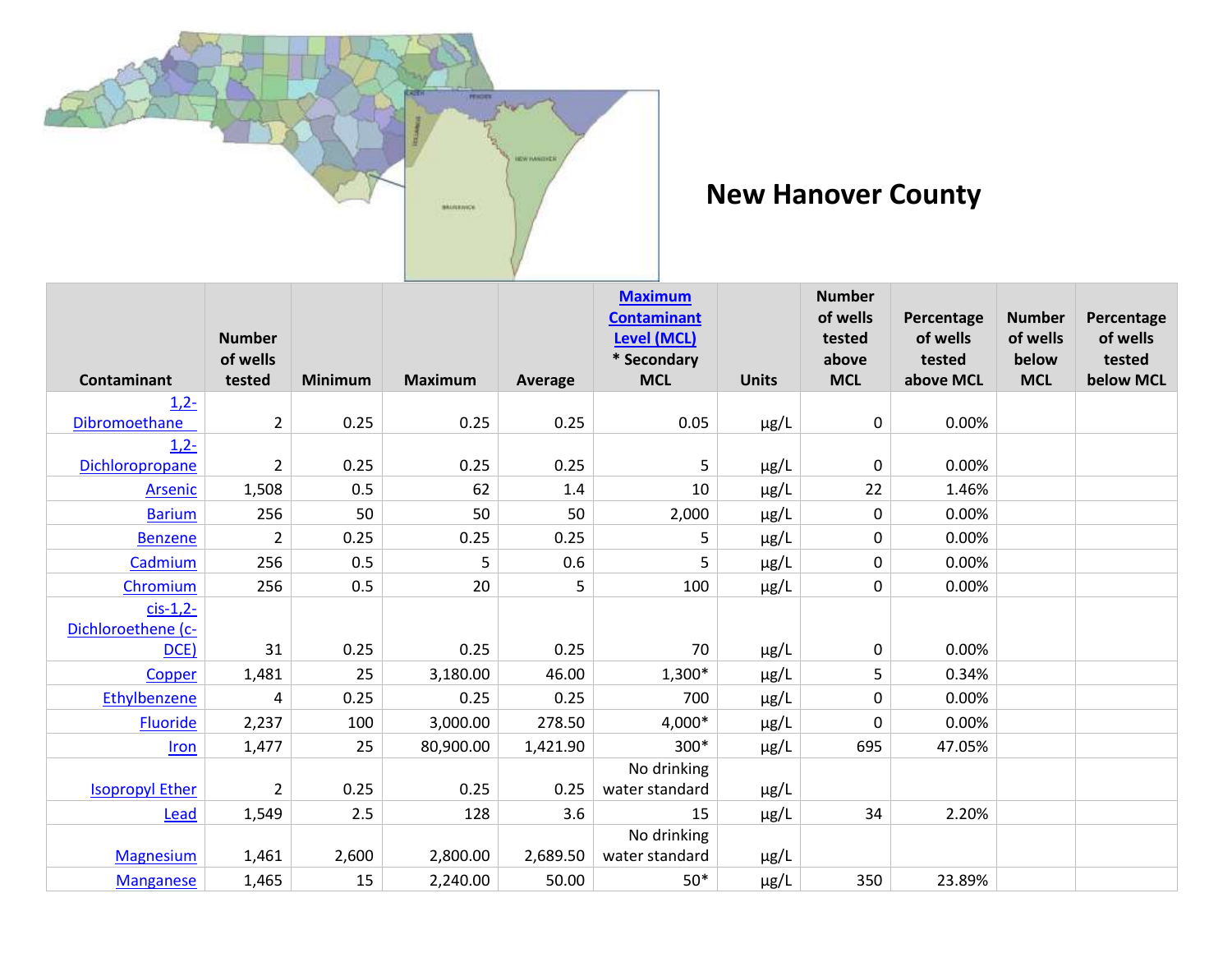|                        |                           |                |                |           | <b>Maximum</b><br><b>Contaminant</b> |              | <b>Number</b><br>of wells | Percentage         | <b>Number</b>     | Percentage         |
|------------------------|---------------------------|----------------|----------------|-----------|--------------------------------------|--------------|---------------------------|--------------------|-------------------|--------------------|
|                        | <b>Number</b><br>of wells |                |                |           | <b>Level (MCL)</b><br>* Secondary    |              | tested<br>above           | of wells<br>tested | of wells<br>below | of wells<br>tested |
| Contaminant            | tested                    | <b>Minimum</b> | <b>Maximum</b> | Average   | <b>MCL</b>                           | <b>Units</b> | <b>MCL</b>                | above MCL          | <b>MCL</b>        | below MCL          |
| <b>Mercury</b>         | 242                       | 0.3            | 0.3            | 0.3       | $\overline{2}$                       | µg/L         | 0                         | 0.00%              |                   |                    |
|                        |                           |                |                |           | $20*$                                |              |                           |                    |                   |                    |
|                        |                           |                |                |           | (recommended                         |              |                           |                    |                   |                    |
| <b>Methyl tertiary</b> |                           |                |                |           | taste and odor                       |              |                           |                    |                   |                    |
| butyl ether (MTBE)     | 31                        | 0.25           | 5.7            | 0.87      | threshold)                           | $\mu$ g/L    | 0                         | 0.00%              |                   |                    |
| <b>Nitrate</b>         | 728                       | 500            | 19,000.00      | 722.50    | 10,000                               | $\mu$ g/L    | 0                         | 0.00%              |                   |                    |
| <b>Nitrite</b>         | 744                       | 50             | 50             | 50        | 1,000                                | $\mu$ g/L    | 0                         | 0.00%              |                   |                    |
|                        |                           |                |                |           |                                      | standard     |                           |                    |                   |                    |
| pH                     | 1,460                     | 4.2            | 9.2            | 7.58      | $6.5 - 8.5*$                         | units        | 9                         | 0.62%              | 70                | 4.79%              |
| Selenium               | 254                       | 2.5            | 7.7            | 2.5       | 50                                   | $\mu$ g/L    | 0                         | 0.00%              |                   |                    |
| <b>Silver</b>          | 256                       | 25             | 25             | 25        | $100*$                               | $\mu$ g/L    | 0                         | 0.00%              |                   |                    |
|                        |                           |                |                |           | No drinking                          |              |                           |                    |                   |                    |
| Sodium                 | 142                       | 1,000          | 210,000.00     | 24,095.10 | water standard                       | $\mu$ g/L    |                           |                    |                   |                    |
| Tetrachloroethylene    |                           |                |                |           |                                      |              |                           |                    |                   |                    |
| (PCE)                  | 31                        | 0.25           | 0.25           | 0.25      | 5                                    | µg/L         | 0                         | 0.00%              |                   |                    |
| Toluene                | 4                         | 0.25           | 0.25           | 0.25      | 1,000                                | $\mu$ g/L    | 0                         | 0.00%              |                   |                    |
| $trans-1,2-$           |                           |                |                |           |                                      |              |                           |                    |                   |                    |
| Dichloroethene (t-     |                           |                |                |           |                                      |              |                           |                    |                   |                    |
| DCE)                   | 31                        | 0.25           | 0.25           | 0.25      | 100                                  | $\mu$ g/L    | 0                         | 0.00%              |                   |                    |
| Trichloroethylene      |                           |                |                |           |                                      |              |                           |                    |                   |                    |
| (TCE)                  | 31                        | 0.25           | 0.25           | 0.25      | 5                                    | µg/L         | 0                         | 0.00%              |                   |                    |
| Vinyl chloride         | 31                        | 0.25           | 0.25           | 0.25      | $\overline{2}$                       | $\mu$ g/L    | 0                         | 0.00%              |                   |                    |
| <b>Xylenes (Total)</b> | $\overline{2}$            | 0.25           | 0.25           | 0.25      | 10,000                               | $\mu$ g/L    | 0                         | 0.00%              |                   |                    |
| <b>Zinc</b>            | 1,459                     | 25             | 91,800.00      | 335.60    | $5,000*$                             | $\mu$ g/L    | 13                        | 0.89%              |                   |                    |

\* **Secondary MCL**: Secondary contaminants may cause cosmetic effects (such as skin or tooth discoloration) or aesthetic effects (such as taste, odor, or color) in drinking water.<sup>8</sup>The **Secondary Maximum Contaminant Level (SMCL)** is a non-enforceable standard for secondary contaminants in drinking water. SMCLs may be based upon a contaminant's likelihood to cause changes to the taste, odor, or color of drinking water, or, may be based on the likelihood of the contaminant to cause technical changes such as damage to water fixtures or an increased availability of other contaminants in drinking water.<sup>8</sup>